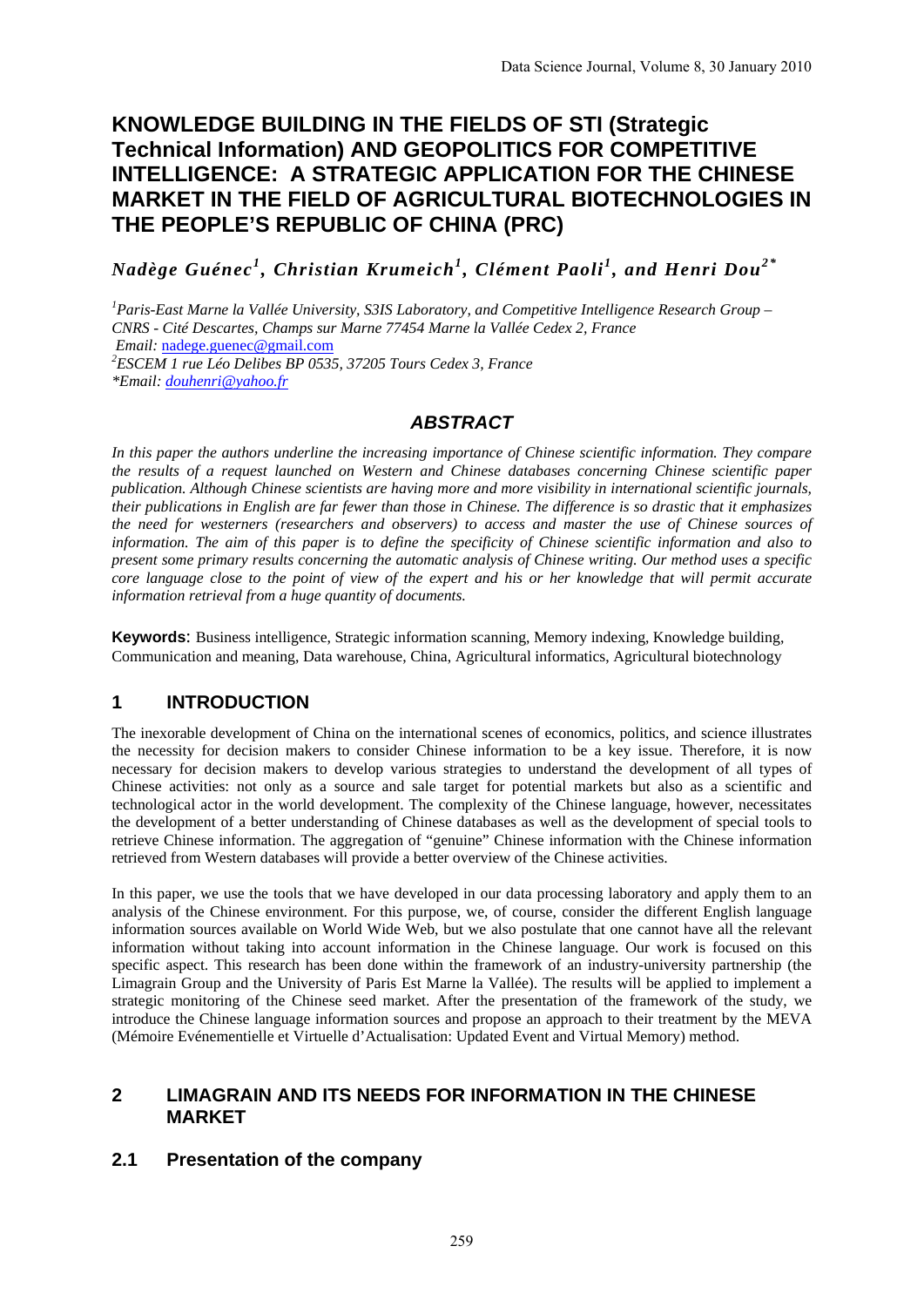The Limagrain Group is an agricultural cooperative comprising 600 stakeholders, which was founded in 1942 with headquarters in Chappes, not far from Clermont-Ferrand in the Auvergne region in the centre of France. Without detailing the history of the group, we point out some key elements that allowed us to have a comprehensive view of this seed company, which today has become a European leader in marketing corn and wheat, number four in the world behind Monsanto, Pioneer, and Syngenta in seed production.

Already present in Europe and North America, in 2000, the group started developing a relationship with Asia, establishing itself in Japan, China, Thailand, India, and Australia. Within the framework of its international development project, the group arrived in China in 1997 and set up a joint venture with a Chinese partner, first "to feel" the market. The group, which works in China through many subsidiary companies (Vilmorin, Hazera, Clause-Tézier, etc.), has had difficulty understanding the Chinese market.

The first obstacle was the integration of transcultural dimensions within the group. Previously, company and subsidiary locations outside of France were in Western environments where cultural and linguistic differences were minor. In China, of the 90 collaborators, five speak English fluently, and fewer than five others can express themselves in English for strictly professional communications only. The rest of the staff speaks only Chinese, and even they have to adapt themselves to local dialects according to the areas in which they work. The French national employees based in China (all in Beijing) speak French and English. Thus the decision makers realized the necessity of having a French colleague who could speak and read Chinese and decode local behaviours through knowledge of the local culture. Expectations of the Limagrain Group as far as China is concerned are multiple: penetration of the market, preservation of its world competitiveness, a source of new plant species, and research partnerships in biotechnology.

### **2.2 The complex Chinese equation**

Chinese society is in constant change and is evolving at a very fast rate. The Chinese government has adapted itself to the international market system (an important step of the process was China's entry into the WTO in 2001), and the central government has liberalized the economy and supported the creation of private companies. One is able to view the emergence of numerous companies in all branches of industry. It is this phenomenon that created the Chinese market such as it is today: extremely segmented. Following the example of other market sectors, the seed sector is fragmented, with about 3000 Chinese seed companies of all sizes: from a very small company selling only one kind of seed at a local level to national, large scale firms covering all vegetable species and having international ambitions. Thus, it is a very complex proposition to observe the competitiveness of these companies. In the same way, monitoring the scientific nature of these companies becomes difficult as there are 150 listed laboratories working in research fields closely related to those of Limagrain (biotechnology, genomic, plant selection, plant health, etc.).

As China has opened itself to the world with increasing speed since its accession to the WTO in 2001, its legal system is in constant evolution at all levels: import-export regulations, hygiene securities, agricultural, business, intellectual property, etc. We can, moreover, point out the difficult Chinese equation: a slowly increasing population of 1.300 billion inhabitants, only 13% of the land useful for agriculture (this figure is 54% in France) and this percentage decreasing year by year due to urbanization, ground and water pollution, and expansion of deserts. Moreover, large losses of cereals and live stock occur each year because of drought and sandstorms in the north and floods and typhoons in the south.

Finally, we must point out recent changes noted during the year 2007:

- The first observation is that most of the important international competitors have set up joint business ventures or research partnerships with Chinese institutions or companies. Actually the international leaders of the seed market are taking positions in China encouraging the phenomenon of market concentration.
- The second observation is the explosion of the number of high level Chinese scientific articles in international scientific journals.

We are thus facing a complex equation where the various actors in the system are in position to change significantly the market dynamics.

#### **2.3 The need for information**

Considering the Chinese agricultural market as a complex system in which it is necessary to identify and reveal the social and economic actors, the need for Limagrain Group to create an "academic" research in information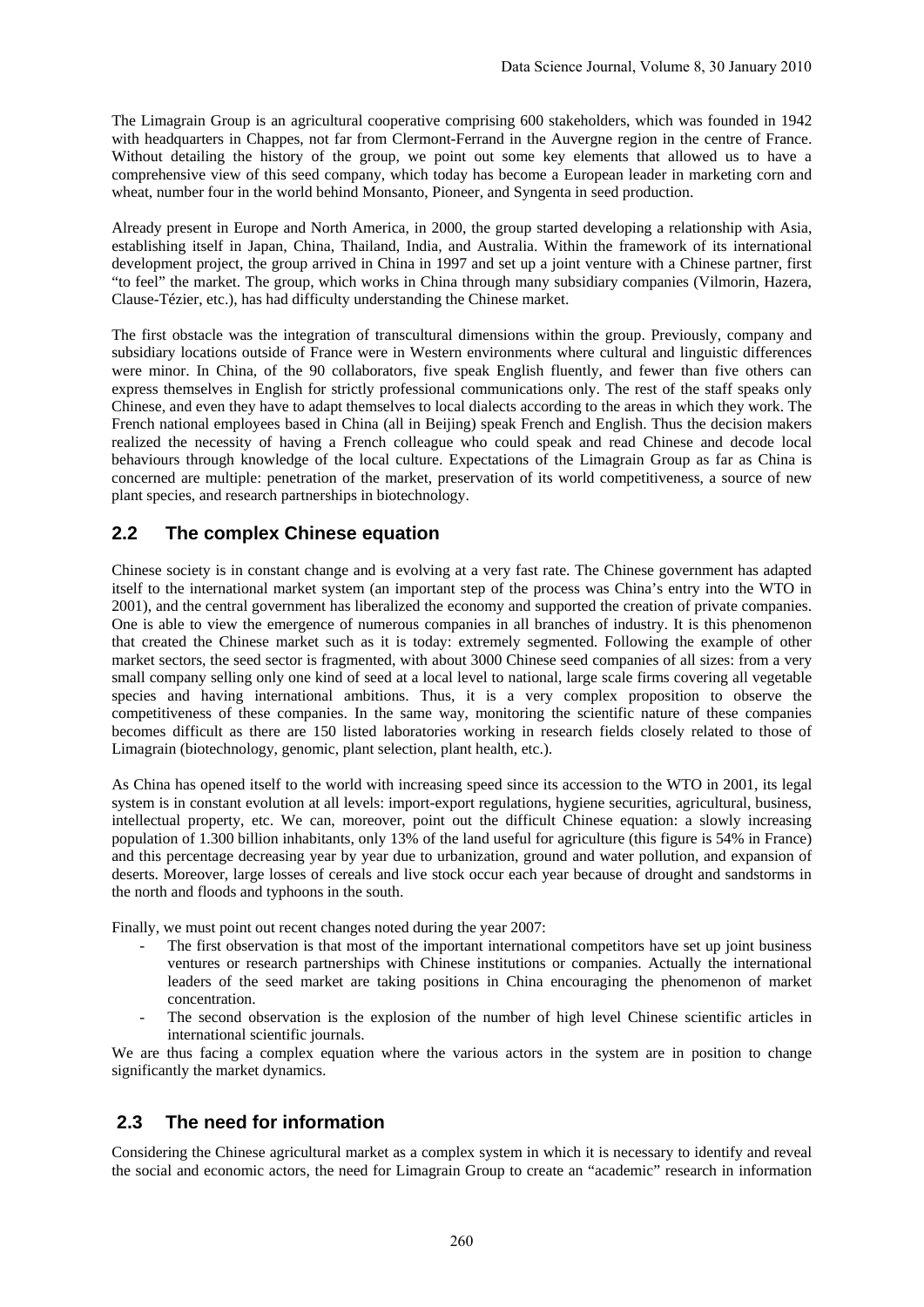sciences through a PhD program became clear. The final goal is to create a scientific, economic, and geopolitical observatory of the market for agricultural biotechnologies in China. There is a strong need to understand the Chinese market through indicators different from those used for the Western market because this market obeys a different dynamic and because available information is not of a comparable nature (see the following section). For example, the usual financial indicators in competitive intelligence are not available in the Chinese context as they are in the West.

The main questions concerning the seed companies belonging to the Beijing ISF (International Seed Federation) branch regarding the Chinese market are:

- Will the Chinese government authorize the use of GMOs (genetically modified organisms) and if yes when?
- Will Chinese researchers make a breakthrough in the techniques of hybridization?
- Who will be the actors in these movements?
- Who will be the Western partners?
- What can slow down or accelerate such movements?
- What are the forces according to which the concentration of the market takes place?

To answer these questions, one must keep in mind that we are analyzing a very dynamic area that evolves irrevocably. To anticipate this evolution, it is necessary to identify the partners, the networks of influence and lobbying (soft power), the categories of actors, etc. from a behavioural angle. Our goal is not to provide "raw" information to the decision makers but rather to help them to distinguish the different systems interacting together and discover the dynamic that animates them.

The observatory thus created will respond to the different steps of the intelligence cycle. The observatory, which could be called the "Agricultural Biotechnologies Observatory", will first operate on the Chinese market and will be built with tools allowing the analysis of qualitative contexts and various possibilities according to which these contexts can be linked.

If information about China on the World Wide Web is increasingly expanding, we postulate that an exhaustive information search cannot be based only on English language sources. Our work is thus centred mainly on information available on the Chinese Web. It is necessary to know how to gather this information and to analyse the data in order to make relevant recommendations to the decision makers. We expect to be able to find in the Chinese literature indicators that are undetectable in the English literature.

### **3 INFORMATION SOURCES IN CHINA**

To find scientific articles, we used for the most part two of the most relevant data warehouses: Wanfang Data and CqVip. To present the structure and the contents of these bases, we use Wanfang Data as an example. (We note that these databases are competing and that the majority of the articles may be found in both databases.) Table 1 provides a summary of the major classes of documents found in the Wanfang database. Table 2 summarizes the major areas of interest covered. Table 3 lists other topics covered by these databases.

|  |  |  |  | Table 1. Classes of documents in Wanfang Data |  |
|--|--|--|--|-----------------------------------------------|--|
|--|--|--|--|-----------------------------------------------|--|

| University Theories and texts (842,505 documents)                          |
|----------------------------------------------------------------------------|
| Conferences (in particular in medicine and techniques) (733,208 documents) |
| Scientific and Technical Achievements (364,475 documents)                  |
| Industrial Property (2 241 494 documents)                                  |
| Chinese and international Standards (232,062 documents)                    |
| Political Science and Right                                                |
| <b>Technical Documentation</b>                                             |
| <b>Statistics of Dissertation and University Tests</b>                     |
| Famous Organizations and People                                            |
| Periodicals                                                                |
| <b>Working Papers</b>                                                      |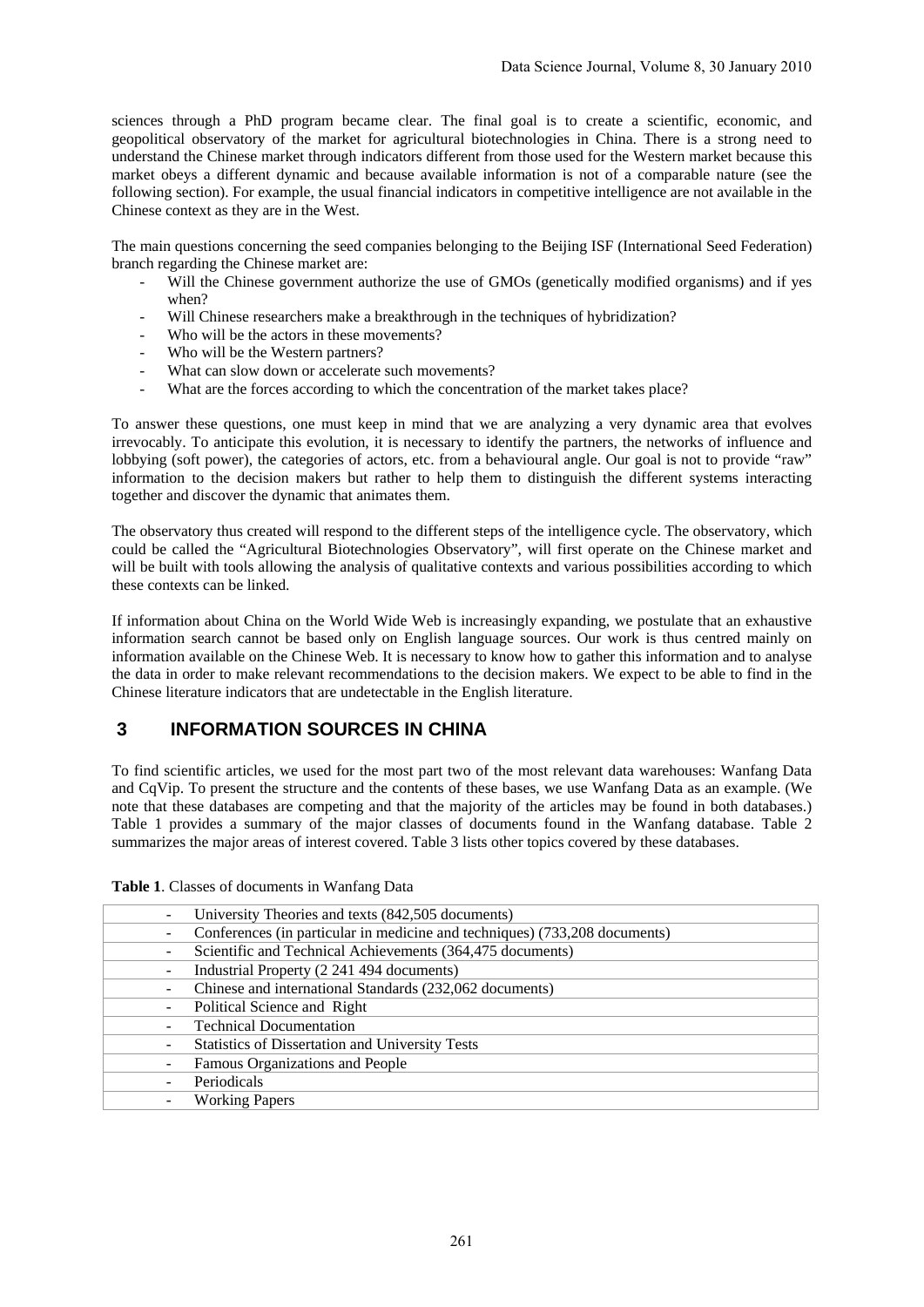| Political Philosophy (215 periodicals)            |
|---------------------------------------------------|
| Sociology (458 periodicals)                       |
| Economy and Finance (331 periodicals)             |
| - Religion, Literature and Art (732 periodicals)  |
| Fundamental Science (738 periodicals)             |
| Medicine, Pharmacy, and Hygiene (963 periodicals) |
| Agricultural Sciences (457 periodicals)           |
| Industrial Techniques (1,743 periodicals)         |
|                                                   |

**Table 2**. Areas of interest in Wanfang Data

**Table 3**. Other topics covered in Wanfang Data

| - Chinese Companies and Producers        |
|------------------------------------------|
| - Laws and Regulations                   |
| - Chinese Scientific Research Institutes |
| <b>Scientists</b>                        |

Table 4 presents the structure of the agricultural section in Wanfang Data

| Table 4. The structure of the section "Agricultural Sciences" in Wanfang Data |  |  |
|-------------------------------------------------------------------------------|--|--|
|-------------------------------------------------------------------------------|--|--|

| <b>Agricultural Engineering</b>       |
|---------------------------------------|
| <b>Agricultural Studies, Agronomy</b> |
| Protection of the Plants              |
| <b>Agricultural Production</b>        |
| Horticulture                          |
| <b>Forest Studies</b>                 |
| Breeding                              |
| Aquiculture                           |
| <b>University Press</b>               |
| <b>Academic Works</b>                 |



**Figure 1**. A major Chinese agricultural review journal – *The Journal of Agricultural Biotechnology*

All issues since 1998 of the quarterly review journal (shown in Figure 2) are available. The synopses of the journals and abstracts are presented in Chinese. They were also available in English until 2008. During the fall of 2008, the English options were dropped, and everything is now available only in Chinese. The highlighted article in Appendix B describes the document's consultation modalities. Only bibliographical elements and phonetic transcriptions of authors' names are now given in English, as shown in Appendix C. A consultation of the full article in pdf format costs from  $0.1 \text{€}$  to  $1 \text{€}$ . The layout of this article is given in Figure 3.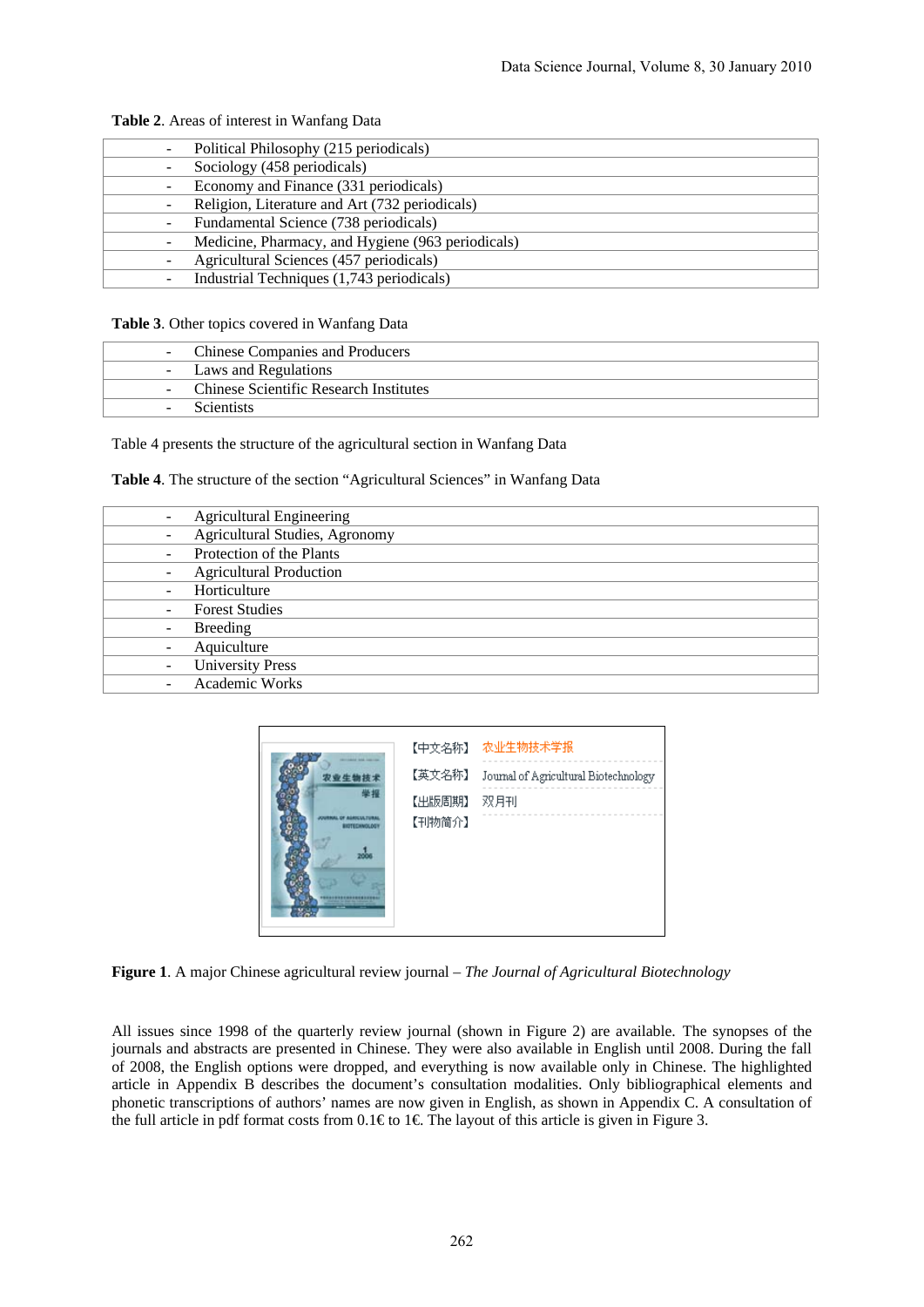**Bibliography**

**Figure 2.** Presentation of an article in the Wanfang database

|                         |                                                                                                   | 农业生物技术学报<br>NEWSPAPER OFF AGRICULTURAL<br><b>BIOTECHNOLOGY</b><br>2006 Vol. 14 No. 4 P. 533-536                                                                                 |                                                                                                                                                      |
|-------------------------|---------------------------------------------------------------------------------------------------|---------------------------------------------------------------------------------------------------------------------------------------------------------------------------------|------------------------------------------------------------------------------------------------------------------------------------------------------|
|                         |                                                                                                   | 拟南芥 CycD2 基因在水稻中的表达及初步分析                                                                                                                                                        |                                                                                                                                                      |
| 韩国辉                     | 郭玉朋<br>卢艳敏<br>张治国                                                                                 | 宛淑艳<br>廖祥儒<br>郑霞                                                                                                                                                                | 孙学辉                                                                                                                                                  |
|                         |                                                                                                   | <b>摘要:</b> 细胞周期蛋白 CycD2 基因是在拟南芥(Arabidopsis thaliana)基因组中发现的,<br>调节细胞周期具有重要作用的调控因子.研究利用 RT-PCR 技术由拟南芥幼苗 mRNA 扩增了<br>CycD2 基因, 构建了超量表达载体并对单子叶植物水稻 (Oryza sativa ssp.japonica) 进行 |                                                                                                                                                      |
| Title of the<br>article | 高均显著高于对照(转空载体植株),加快了水稻的生长速率.                                                                      | 化. 对获得的转基因植株进行半定量 RT-PCR 分析表明, CycD2 mRNA 的确能够在水稻中<br>超量表达 CycD2 的转基因水稻植株在发育早期生长与发育加快, 表现为幼苗植株根长                                                                                |                                                                                                                                                      |
| 分类号: S188 文献标识码: With   | 关键词: CycD2; 水稻; 过量表达; 根癌农杆菌<br>文章编号: 1006-1304 (2006) 04-0533-04                                  |                                                                                                                                                                                 | Name of the<br>authors                                                                                                                               |
|                         |                                                                                                   | <b>Key words</b><br>Primary Analysis off Ectopic Expression off Arabidopsis CycD2 in Rice<br>HAN Guo-hui GUO Yu-peng LU Yan-min ZHANG Zhi-guo WAN Shu-yan ZHENG Xia LIAO        |                                                                                                                                                      |
|                         | 基金项目: 国家自然科学基金资助项目 (No. 30270854) 资助.                                                             | Xiang-Ru SUN Xue-hui                                                                                                                                                            | <b>Research project official</b><br>number                                                                                                           |
|                         | 向: 植物分子生物学. E mail:.Tel:010-68919536                                                              | 作者简介:韩国辉(1979^),男,硕士研究生;郭玉鹏(1975^),男,博士, <u></u> .<br><b>作者简介:</b> 孙学辉,通讯作者.Author for correspondence.副研究员,博士,主要研 <mark>究</mark> 方                                              |                                                                                                                                                      |
| 院, 保定, 071002)          |                                                                                                   | 作者单位:韩国辉(中国农业科学院生物技术研究所,北京,100081;河北大学生命科学学                                                                                                                                     |                                                                                                                                                      |
| 兰州, 730000)<br>院,       | 卢艳敏(中国农业科学院生物技术研究所,北京,100081)<br>张治国(中国农业科学院生物技术研究所,北京,100081)<br>宛淑艳(中国农业科学院生物技术研究所, 北京, 100081) | 郭玉朋(中国农业科学院生物技术研究所,北京,100081;兰州大学生命科学学                                                                                                                                          | <b>List authors and</b><br>laboratories of fastening:<br>here one sees a collaboration<br>between an Institute of<br>Baoding, Hebei, an Institute of |
|                         | 郑霞 (中国农业科学院生物技术研究所, 北京, 100081)<br>廖祥儒 (河北大学生命科学学院, 保定, 071002)<br>孙学辉(中国农业科学院生物技术研究所,北京,100081)  |                                                                                                                                                                                 | Lanzhou, Gansu and an<br><b>Institute of Beijing.</b>                                                                                                |

### 参考文献:

[1] Boucheronl E, Healy3 J H S, Bajonl C, et al. Express Ectopic Sion off Arabidopsis CYCD2 distinct and CYCD3 in tobacco has effects on the structural organization off the apical shot meristem (J). Newspaper off Experimental Botany, 2005, 56  $(409)$ :  $123^{\circ}134$  ... The bibliography has been truncated.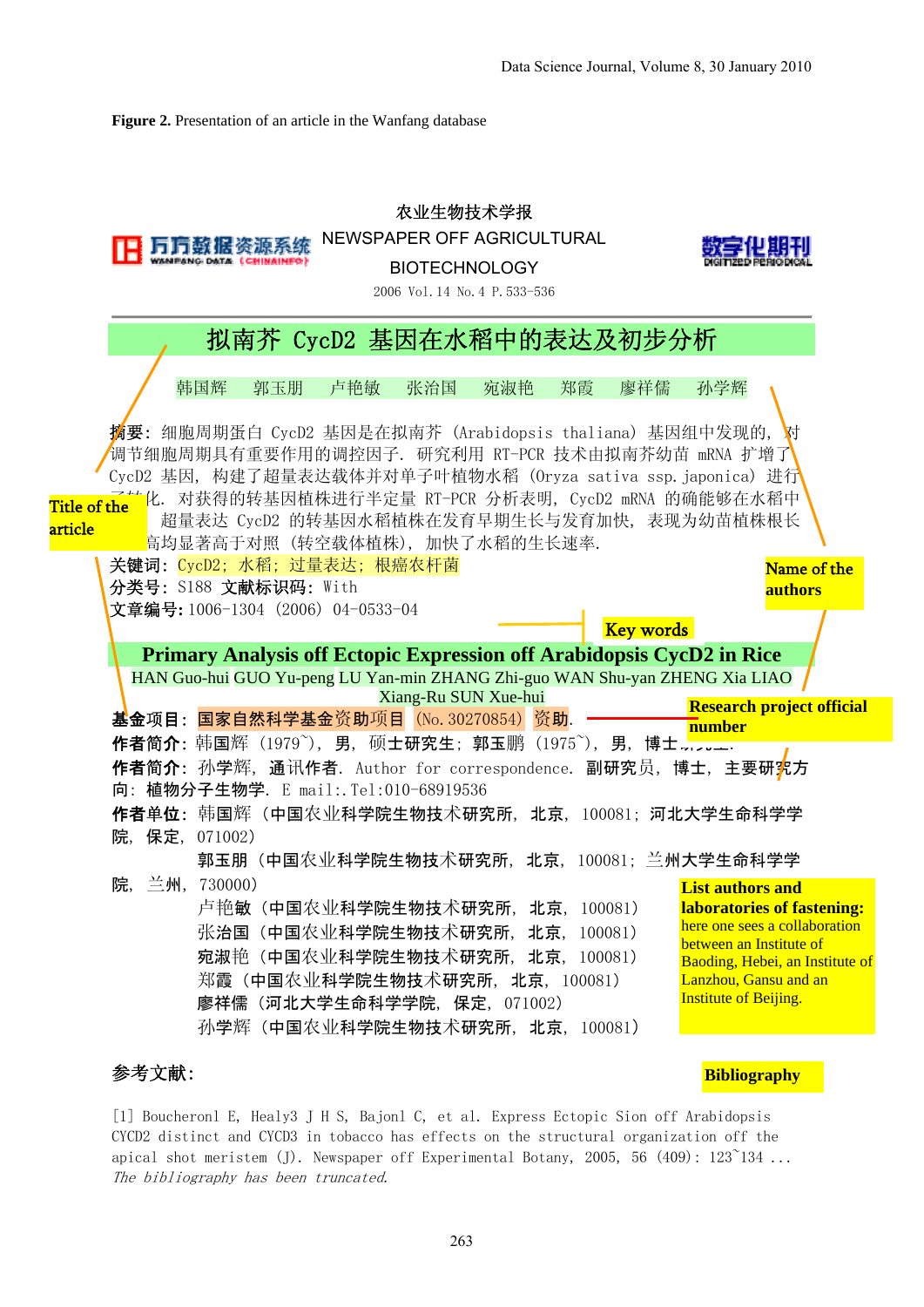收稿日期: 2005 年 5 月 23 日

修稿日期: 2005 年 6 月 24 日

出版日期: 2006 年 8 月 31 日

#### **4 PRESENTATION OF THE MEVA SYSTEM**

A European decision maker arriving in China will find himself immediately projected into a completely notunderstandable environment where he can control almost nothing (Flaherty, 2003). He is not able to take a taxi, to look at the news on television, to ask his way in the street, or to order a dish in a restaurant. The French Consul in Shanghai in 2003 said that newly arrived foreigners were like deaf, blind, and dumb people. We add also that foreigners are completely dependent on interpreters who translate incompletely. It is thus advisable to help the decision maker understand an obscure environment.

Our approach of searching information is different from the information scientist's frequently used methods. Someone searching information on the Web generally launches a quite general query on a search engine. Then, if the person does not want to sort among the thousands of results that appear relevant to him, the searcher must reduce the query in a heuristic way by selecting key words or with the help of Boolean operators.

The MEVA's method (2009) consists also in launching a rather general request then operating a memory indexation built on the base of knowledge links. The MEVA system is operated in OPENLISP. The point of view and concerns of the experts are expressed not in terms associated with Boolean operators but in actions and results expected (Paoli-Scarbonchi, 2005). Only a few tens of URLs thematically referenced are brought back. They reflect the exact thoughts of the expert.

The first method finds thousands of URLs amongst which only few will be relevant, whereas the MEVA method proposes a few tens of URLs that all are perfectly relevant regarding the request of the expert. Thus, the request [maïs + Chine] on Google proposes more than 7 million URLs, the request [corn + China] proposes more than 16 million, and the request  $[\pm \mathcal{H} + \pm \mathbb{E}]$  on the Baidu search engine proposes more than 18 million web sites. (See documents in Appendix A). However among all these answers, less than one hundred are really relevant to the expert.

#### **4.1 MEVA and the theory of the social systems**

We previously defined the framework of our study as a complex environment in which several actors and factors are in constant interaction. Thus, we can consider the following areas of interest for the experts:

- Limagrain
- Competitive environment
- Chinese constraints of sustainable environment and growing population
- Agricultural policy and food sufficiency strategy of China
- The world scientific research context in the field of agricultural sciences

According to the ideas of Niklas Luhmann, (Barbesino, 1998) any system is permanently distinguishing itself from its environment. The environment is considered by the system to be in chaos. Therefore, the system is constantly seeking to reduce the complexity of the chaos by interpreting (understanding the meaning) the communications (exchanges from the system with the exterior). In other words, the system reacts and observes itself in order to update its available topics. However, regarding the Limagrain Group's interrogations about the Chinese market, they are all about determining which social actors will affect the evolution of the system. The observed system here is the Chinese social system in which the problems of the Limagrain Group fit. This social system is indicated hereafter by initials CSS for "Communicating Social System" (Ricoeur, 2000), the characteristic of a social system being its communication. It is not only necessary to distinguish the various components of the CSS, but it is also necessary to release their relations and to determine which component is in the most favourable position to institute changes inside the system.

By the MEVA method (Paoli-Scarbonchi, 2006), the watcher must have an interpretative approach to the context and, for that, must put himself inside the situation and know the interlocutor's system, the recipient of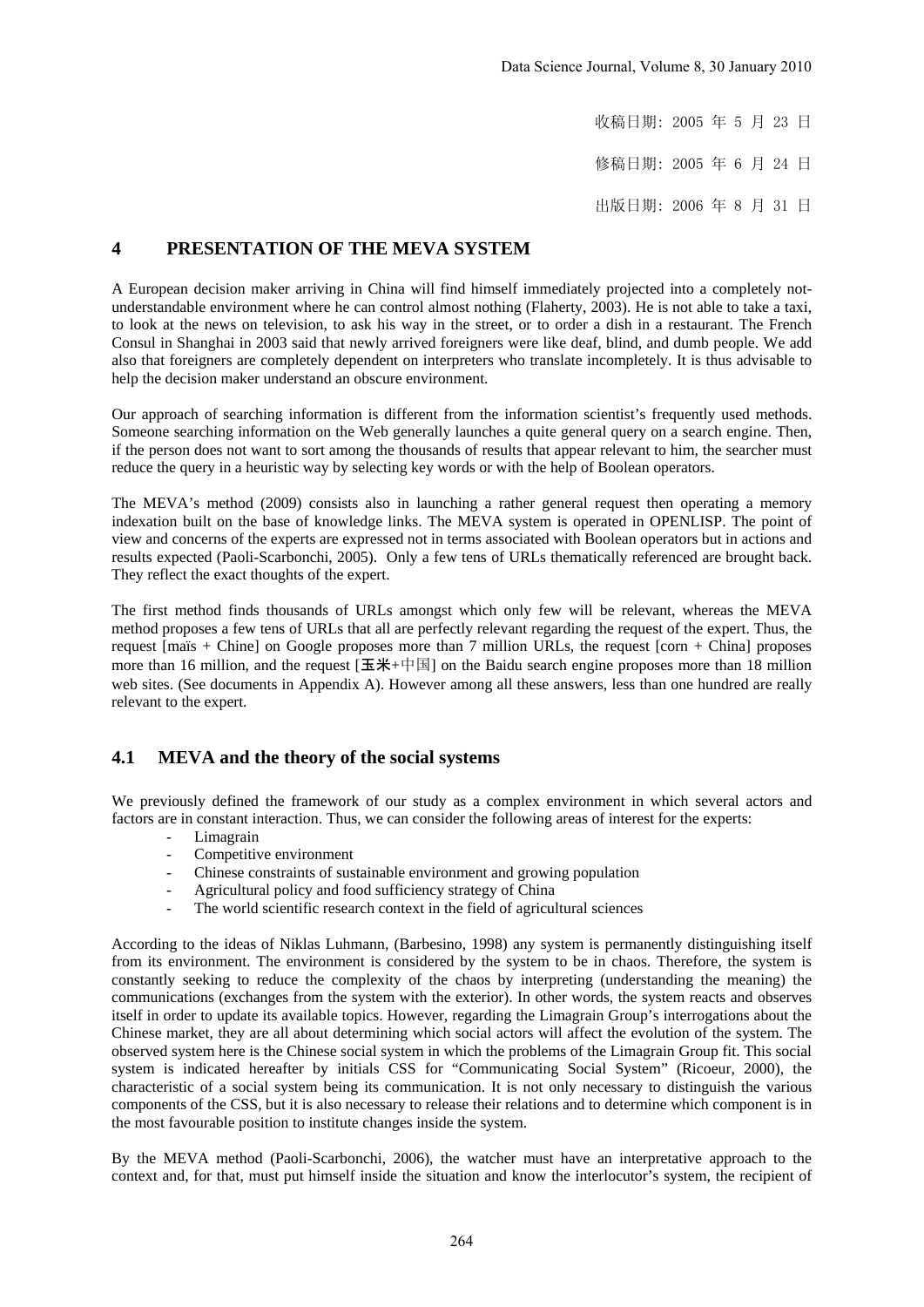the final information. The social group to which the expert belongs has to be deciphered to capture the modalities of its environment. The observation is a selection by the expert of what brings up to date and potentiates a part of reality (Vygotski, 1997). The watch profile, built on the basis of the expert's implicit knowledge, is in fact one of the forms of the CSS. By contextualizing the knowledge, it delimits the borders of the request and potentiates the other forms. The predictive capacities will rise out of the actualization of the expert's knowledge organized within the watch profile.

#### **4.2 The watch profile**

The traditional approach for searching information is based on a semantic indexation by launching queries with a Boolean combination of keywords, title words, codes, author names, institution names, dates, etc. (Dialog, 2008). This method of retrieval presupposes that the user knows the words, synonyms, etc. used by the author of the information to be retrieved. In many cases, key information is missed either because the words used by the writer are different from those known by the end user or because the information is different in nature than that expected, although still relevant to the subject. This is why it is preferable to perform a very large query at the beginning and then search for the right information using the MEVA method in this corpus. The MEVA method is based on a cognitive indexation (or social semiotic) with meaning as the basic unit. Thus, there is no need to build an ontological dictionary indexing all the keywords in the expert's domain. Here one creates connections of knowledge that are dynamic because they are moved from inside by semiotic relations. According to Maturana (1988), "What exists is what is communicated". During the day to day watch, the watcher has to refine the knowledge and the CSS context thus permitting an increase in the precision of the connections among the elements of knowledge. The qualitative indexation of the knowledge elements is contextualized. Raw information is contextualized in order to produce high value information. Once its meaning appears in a context, it then becomes useful, actionable knowledge. It is necessary to continuously update the watch profile with new knowledge in parallel with changes in the CSS or the watch orientation (or new requests) or with the evolution of the problems.

#### **4.3 MEVA core language and the Chinese language**

In the MEVA method, the indexation of the watch profile in the core language allows construction of the system connected with the role of internal observer of the Limagrain CSS. The core language of each watch profile is specific to each interacting system. There is no need for ontology because one considers only what is important for the relevant CSS. The watch profile is built on semiotic elements and not semantic ones. As a CSS is specific to a category of people, there is a tacit consensus within the communication of the knowledge in the domain as to connections versus meaning units, any language being a "system of systems" (Guillaume, 1984). To create a terminology, it is necessary to discover the links within the meaning.

Thus the interpretative step is a key one for indexation. The MEVA core language is close to the internal representation of reality in human psyches (Internal Semiotic Forms or ISF). With the MEVA method, based on memory indexation, a multilingual information sources watch is possible because indexation is done directly on the meaning, upstream of the language. Working on the meaning in a specific language, that is in External Semiotic Forms (ESF), is done in the second step.

The Chinese language (Xu, 1996), as it belongs to the primary linguistic area determined by Guillaume (1984), is interesting at this level because it operates in a way closer to psychic representations (ISF) than Indo-European languages do. In Chinese, the meaning can be ascertained from the character (Xu, 2000). The operative time for understanding is shorter than in Indo-European languages. The linguistic code of the Chinese language is similar to the conceptual translation of a relation-with language.

The written Chinese language, such as we know it today, was at the beginning a literate people language. Without reconsidering the history and the evolution of the Chinese language, one can say that a Chinese character is a combination builder. The "Chinese character" is a meaningful syllable, word, or part of a word, unlike alphabets where the graphic unit, the letter, is a non-significant phoneme. The Chinese character in itself is not meaningful. That is where the difficulty for building French-Chinese bilingual dictionaries begins.

For example, the character  $\tilde{\chi}$  (jiao) is given in the Oxford Chinese English dictionary as:

Verb: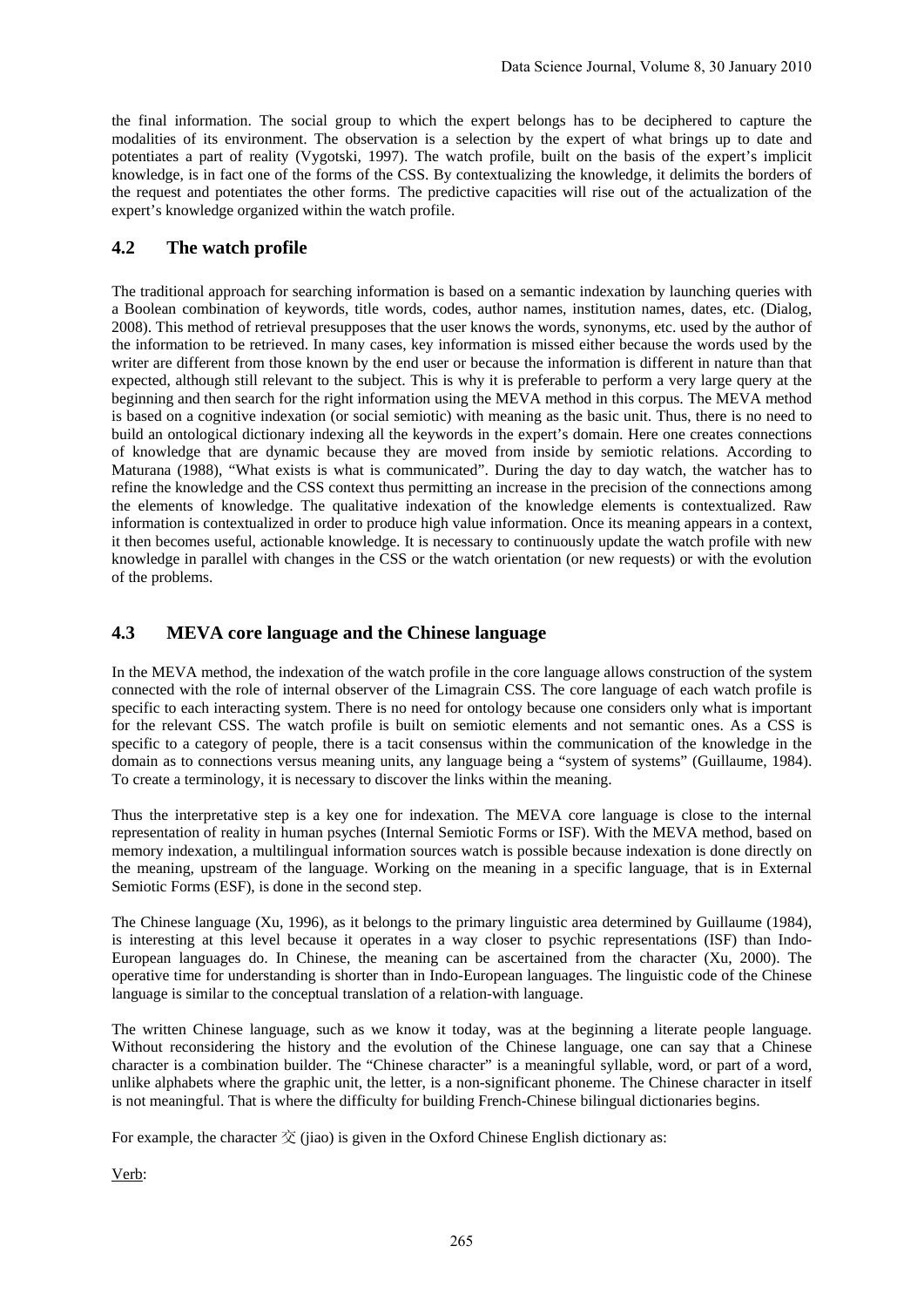- 1. deliver,
- 2. have sexual intercourse,
- 3. turn over,
- 4. make friends,
- 5. intersect,
- 6. pay,
- 7. meet,
- 8. join,
- 9. cross

#### Noun:

- 10. friendship,
- 11. relationship,
- 12. mate,
- 13. breed,
- 14. deal,
- 15. bargain,
- 16. fall,
- 17. acquaintance

#### Adverb:

Adjective:

- 18. together
	- 19. mutual,
	- 20. reciprocal,
	- 21. simultaneous

| 交差 | to make a report of mission to one's hierarchy | 交融 | to mix, merge              |
|----|------------------------------------------------|----|----------------------------|
| 交底 | to reveal the reality of a business            | 交涉 | to negotiate               |
| 交锋 | to measure themselves, clash, fight            | 交流 | to exchange                |
| 交付 | to pay                                         | 交通 | communication, circulation |
| 交媾 | sexual relations                               | 交易 | market, businesses, trade  |
| 交界 | common limit between two territories           | 杂交 | hybrid                     |
| 交战 | to be in war                                   | 转交 | to transmit, give          |

We specify that the categories "verb, noun, adverb, adjective" are given to the western reader to help understand the structure of the Chinese language but do not have any value for a Chinese speaker (Tavassoli, 2002).

The Chinese character acts like a symbolic attractor in the theory of chaos or as a kind of form that will be able to become meaningful in a local order. It must interact with other characters to become meaningful, and it takes its semiotic load only according to the other characters that are linked to it in a certain context. The Chinese character is a knowledge scheme with a stronger semiotic load than a word. A word has a definition. A Chinese character is a construction of psychic operations that are connections. In this direction, it is closer to the ISF than words are. Some examples are necessary to clarify this: In Table 5, the left-hand column gives the meaning of a character and the right-hand column gives the meaning of the words formed by the association of two characters from the left-hand column.

#### **Table 5**. Examples

| 电 | electricity |    |            |
|---|-------------|----|------------|
| 话 | word        | 电话 | telephone  |
| 视 | vision      | 电视 | television |
| 脑 | brain       | 电脑 | computer   |
| 影 | shadow      | 电影 | cinema     |

To take a slightly more complex example and to come back to our topic, the Chinese translation of "GMO" (Genetically Modified Organism) is as follows: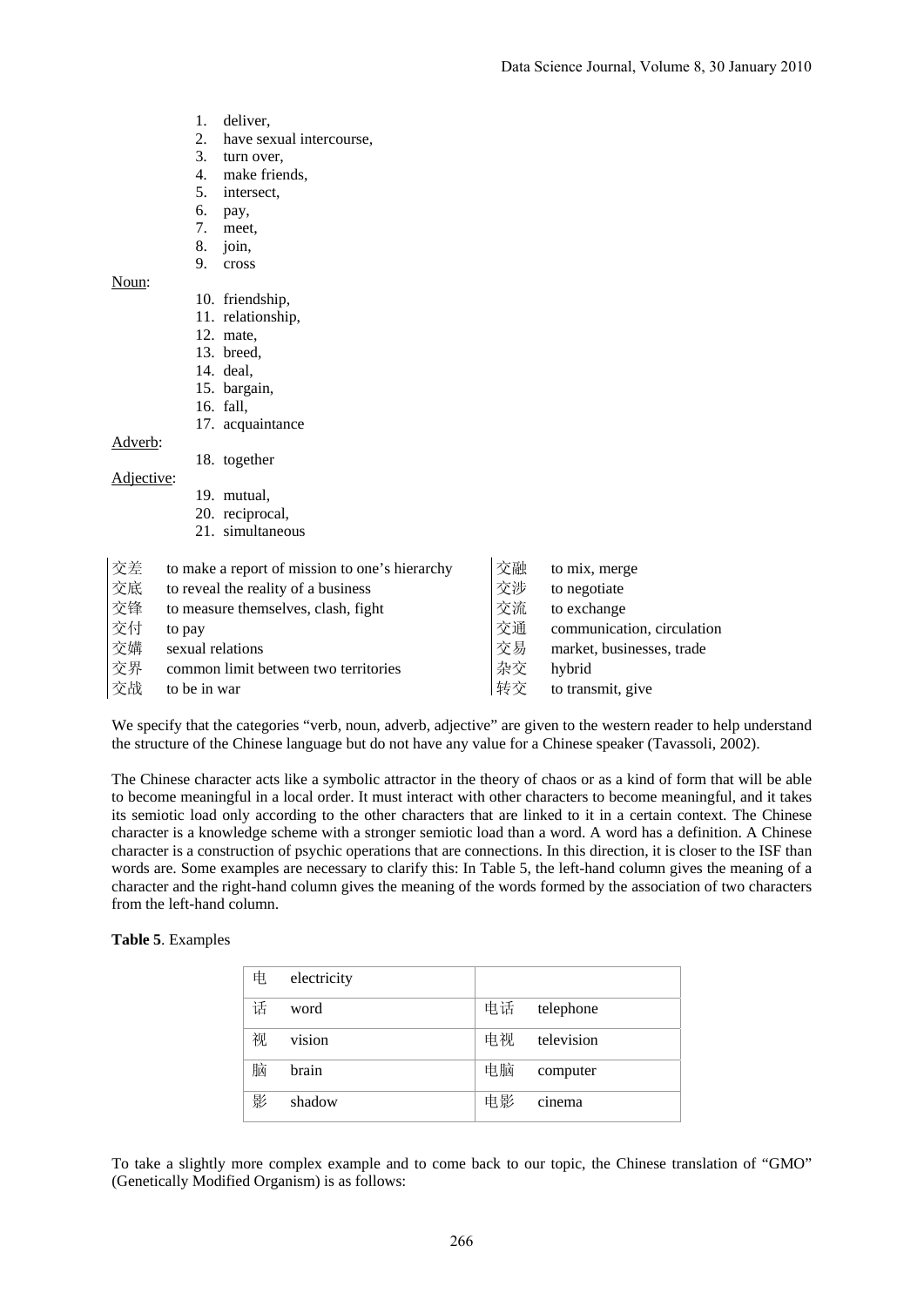转基因: GMO 转 to turn, change, transfer 基 bases, foundation, base, principle 基因 gene 因 causes, reason

Any Chinese person, knowing these three characters individually, immediately understands the meaning of the combination, without any previous knowledge of biotechnology. A Chinese child can immediately understand that it means something about passing a gene or passing the smallest element found in one organization to another. A French child will not understand what a GMO or even a genetically modified organism is unless he has already spent a few hours in biology lessons. It is necessary to explain what a genetic modification means to make a semantic network of terminology. All connections must be unfolded in French, whereas in the Chinese language, it is done directly.

If the language characters in Chinese are closer from the psychic point of view, they are nevertheless still distant from the brain's ISF of neuronal constructions. The MEVA core language, by the use of memory descriptors in the meaning indexation, gets closer to the ISF within the psychic system. The core language gives a greater freedom for connecting the cognitive schemes, the modal values, the willingness to do, the willingness to act, etc. The modalities depend on the domain of knowledge. Finally, one could represent the scale of the languages in terms of proximity in the following way:



**Figure 3.** Distance of FSE from FSI depending on the language system

The meaning to be communicated needs a code, and this meaning is much closer to the psychic system both in Chinese and in the MEVA core language because it is independent of any linguistic system. A character language is very close to a semiotic system.

### **5 CONCLUSION**

This method proposes new approaches for the creation of high value information in science, technology, and geopolitics and in the practical application of competitive intelligence. The method has been already used with the English, French, Spanish languages, but this is the first time that it has been applied to the Chinese language. The increasing amount of Chinese information, as well as the importance of China on the international scene, calls for the development of a strategy in Chinese information analysis.

For western firms and institutions, reading Chinese is difficult or expensive if translations must be made. This is why it is necessary to concentrate available facilities on the most strategic information. If the classical method of information retrieval is used (keywords, titles words, author names, etc. with Boolean combinations), the information retrieved is too specific, and key information may not be retrieved because published data is expressed in another form, either using different words or expressing a global point of view or new ideas related to the subject but in a form unknown to the end user. This is why the MEVA method starts from a very large corpus and selects the correct information by using an approach other than the classical retrieval method (information scientist process).

The methodological approach presented in this paper explains the quest for the best related information that will correspond to the expert's needs by expressing these needs not by keywords but by a more general concept. Accordingly, the information retrieved in the expression of this general concept can be modified to fit with the dynamic changes expressed in the new information sources (Deleuze, 2005; Brown, 2008).

## **6 REFERENCES**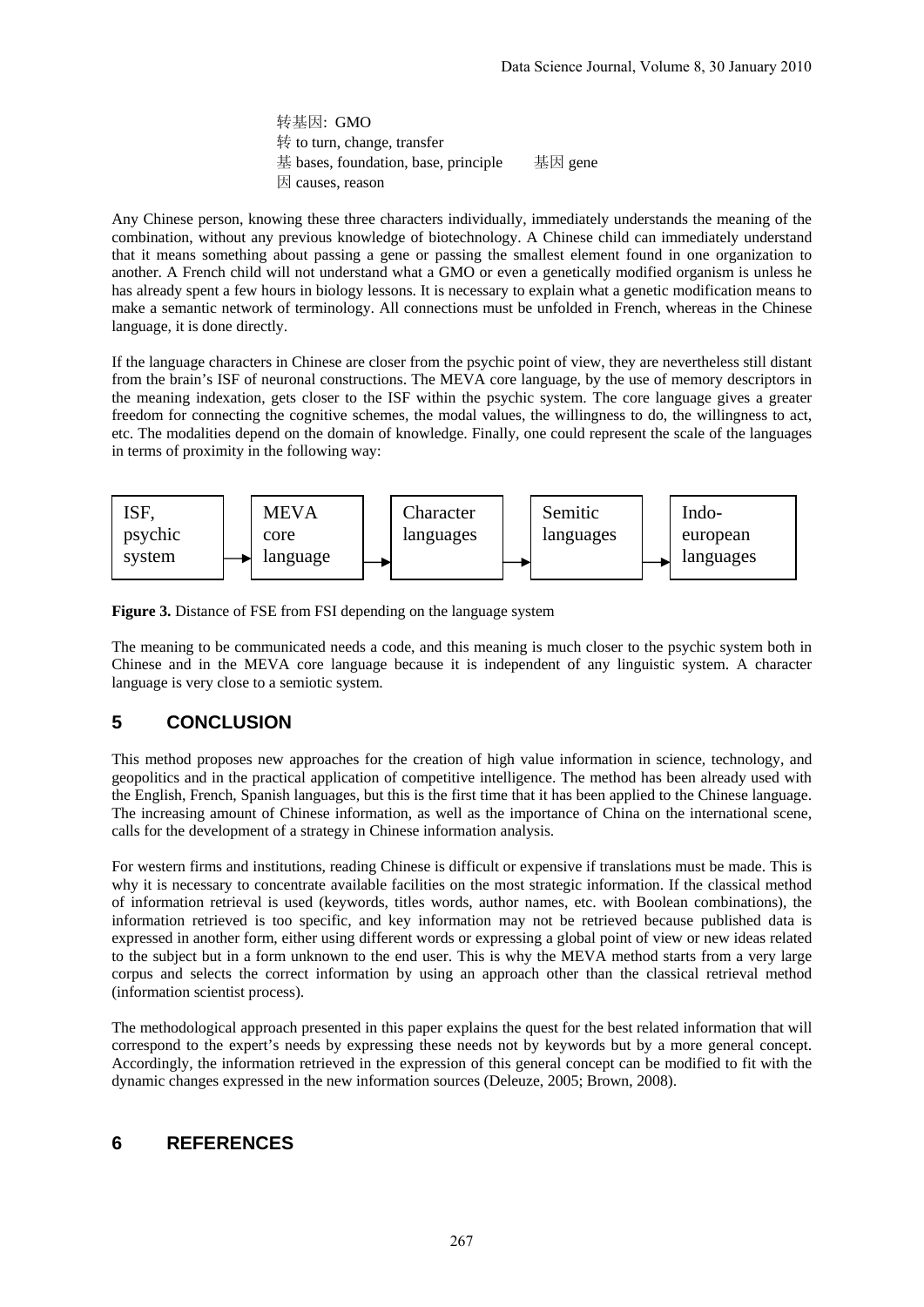Barbesino, P. & Salvaggio S. (1998) La sociologie de Niklas Luhmann. *Numéro spécial de la Revue Recherches Sociologiques 2*, 3-4.

Brown, N. R. (2008) How metastrategic considerations influence the selection of frequency estimation strategies. *Journal of Memory and Language*, 3-18.

CNNIC (2008) Statistical Survey Report on the Internet Development in China. Retrieved from the WWW, July 15, 2009: http://www.cnnic.net.cn/uploadfiles/pdf/2008/2/29/104126.pdf

Deleuze G. & Guattari F. (2005) *Qu'est-ce que la philosophie?*. Editions de Minuit.

Dialog (2008) Dialog Blue sheets, Database Subject Category. Retrieved from the WWW, August 16, 2008: http://library.dialog.com/bluesheets/html/bls.html

Flaherty, M. (2003) Sign language and Chinese characters on visual spatial memory: A literature review*. Perceptual and motor skills 97(1),* 797-802.

Guillaume, G. (1984) *Langage et sciences du langage.* Presses de l'Université Laval.

Maturana, H. (1998) Reality: The search for objectivity or the Quest for a Compelling Argument. *Irish Journal of Psychology 9(1)*, 25-82.

MEVA, Mémoire évenementielle actualisée, developed by Krumeich C in Lisp language. Retrieved from the WWW, July 15, 2009:

http://www.google.com/search?hl=en&rlz=1W1GGIT\_fr&q=maag+krumeich+presse&btnG=Search&aq=f&oq  $=\&$ aqi $=$ 

Paoli-Scarbonchi, E. (2006) *L'analyse mémorielle et statistique pour la création de Banques d'Information Elaborée (BIE). Application au travers d'une plateforme de veille dans le domaine de la médecine régénératrice*, PhD thesis, Université de Marne-La-Vallée.

Paoli-Scarbonchi, E., Krumeich, C., Mallet, V., & Laurent, D. (2005) L'approche mémorielle : une méthde pourla veille documentaire scientifique et techique. Application dans le domaine de la recherche en médecine régénérative. *Société Française de Bibliométrie Appliquée, Colloque Ile Rousse 2005.* Retrieved from the WWW, July 15, 2009 : http://isdm.univ-tln.fr/PDF/isdm22/isdm22\_scarbonchi.pdf

Reporters sans Frontières (2007) *Chine - Voyage au cœur de la censure d'Internet.* Rapport d'enquête.

Ricœur, P. (200) *La mémoire, l'histoire, l'oubli.* Ed. du Seuil.

Tavassoli, N.T. (2002) Spatial memory for Chinese and English*. Journal of Cross-Cultural Psychology 33(4)*, 415-431.

Vygotski, L. (1997) *Pensée et langage, La Dispute*.

XU, Dan (1996) Initiation à la syntaxe chinoise. *Collection Langues & Mondes*. l'Asiathèque, Paris.

XU, Dan (2000) Ordre des mots et actance dans la diachronie du chinois. *Cahiers de linguistique de l'INALCO*, 111-126, 2000.

ZHU, Yuan (Ed.) (2004) *Oxford Chinese English Dictionary*. Oxford University Press, Har /Com edition.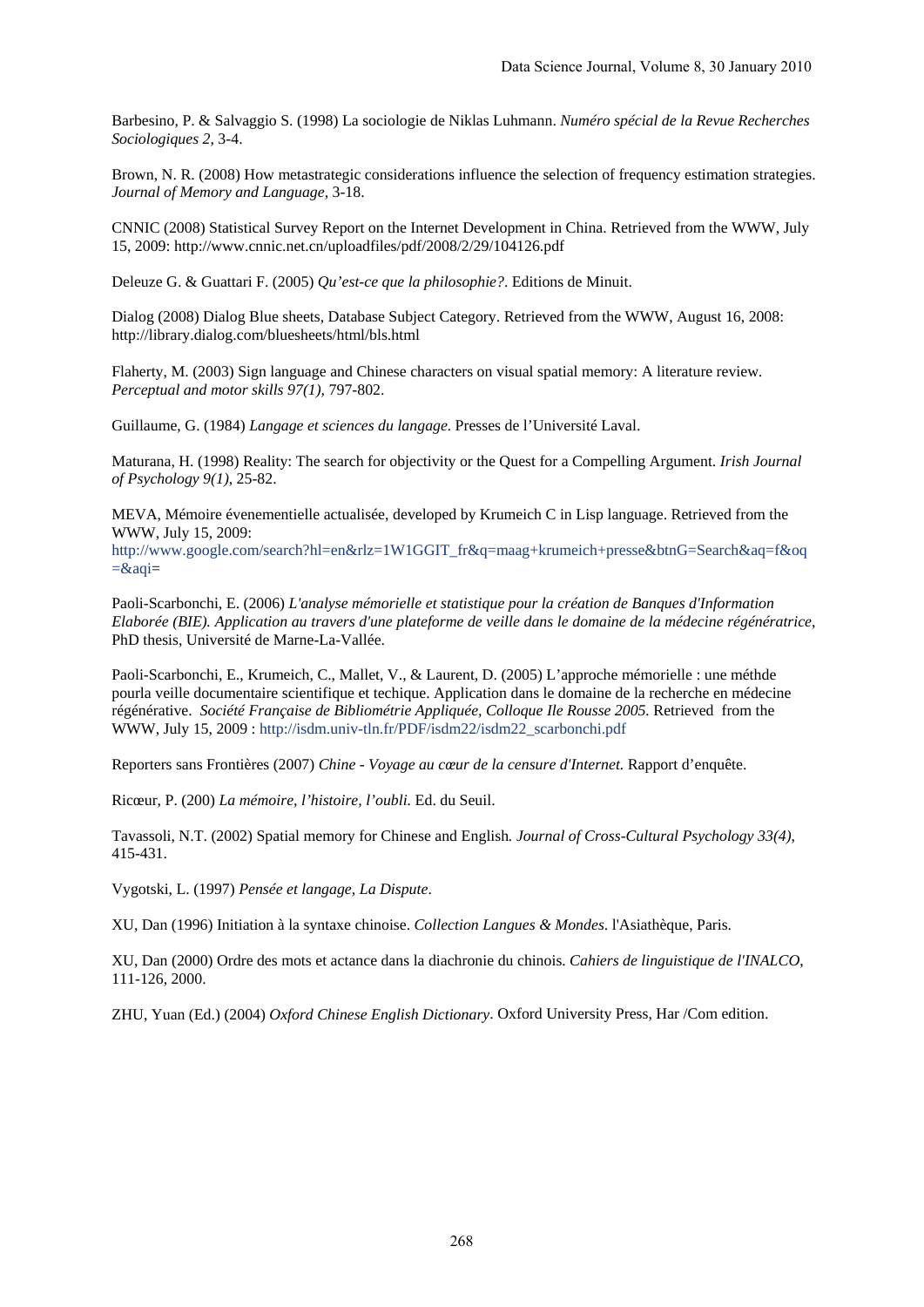# **8 APPENDIX A**

Queries launch on the World Wide Web on January 29, 2009.

| Web <u>Images Maps Actualités Vidéo Gmail plus</u> .▼                                                                                                                                                                                                                                                                               | Connexi                                                                                                                                 |  |  |
|-------------------------------------------------------------------------------------------------------------------------------------------------------------------------------------------------------------------------------------------------------------------------------------------------------------------------------------|-----------------------------------------------------------------------------------------------------------------------------------------|--|--|
| Rechercher<br>maïs Chine                                                                                                                                                                                                                                                                                                            | Recherche avancée<br>Préférences                                                                                                        |  |  |
| $\odot$ Web $\odot$ Pages francophones $\odot$<br>Rechercher dans                                                                                                                                                                                                                                                                   | ages : France                                                                                                                           |  |  |
| Web                                                                                                                                                                                                                                                                                                                                 | Résultats 1 - 10 sur un total d'entiron 7 920 000 pour mais Chine (0,22 secondes                                                        |  |  |
| Production de <b>mais</b> - Chine<br>production de mais. La Chine et le chinois.  Résultats probants ». Recherche sur , le<br>moteur qui connait tout de la Chine : Production de mais<br>www.chine-informations.com/tag_production+de+mais.html - 55k -<br>En cache - Pages similaires<br>Mais - Chine                             | Liens commerciaux<br>J'aime mon <b>maïs</b><br>Le portail du désherbage maïs<br>Fiches adventices et herbicides<br>www.jaimemonmais.com |  |  |
| mais. La Chine et le chinois.  Chine : la tendance au déséquilibre entre les sexes<br>ralentit mais reste grave · La Chine ferme 277 sites internet illégaux<br>www.chine-informations.com/tag_mais.html - 68k - En cache - Pages similaires<br>Autres résultats, domaine www.chine-informations.com »                              |                                                                                                                                         |  |  |
| Recette : Raviolis à la vapeur - siu mai (chine) - Une recette de<br>(avis du 30/07/2007 sur la recette Raviolis à la vapeur - siu mai (chine)). La préparation est plus<br>longue que celle indiquée. Il ne faut pas hésiter à bien<br>www.marmiton.org/recettes/recette.cfm?num_recette=14228 - 41k - En cache - Pages similaires |                                                                                                                                         |  |  |
| Rechercher<br>corn + China<br>⊙ Web ○ Pages francophones<br>Rechercher dans                                                                                                                                                                                                                                                         | <u>Recherche avancée</u><br>Préférences<br>Pages : Fra<br>cе                                                                            |  |  |
| Web<br>Résultats 1 - 10 sur un total d'environ 16 600 000 pour dorn + China (0,40 secondes)                                                                                                                                                                                                                                         |                                                                                                                                         |  |  |
| <b>China Agriculture</b><br>www.china-agriculture.org<br>Agri and Food Research China Agriculture Market                                                                                                                                                                                                                            | Lien commercial                                                                                                                         |  |  |
| Conseil : Recherche pour résultats en Français uniquement. Vous pouvez indiquer votre langue de recherche dans Préférences                                                                                                                                                                                                          |                                                                                                                                         |  |  |
| <b>China Agriculture china corn china Soybean China Soymeal China </b> [ Traduire cette page ]<br>饲料,粮油,中国汇易咨询网站,饲料行情,饲料信息,饲料价格,饲料产品,饲料行情,饲料价<br>格,大豆信息、大豆行情,大豆价格,大豆产品,豆粕行情,豆粕价格,<br>www.jcichina.com/ - 8k - En cache - Pages similaires                                                                                           |                                                                                                                                         |  |  |
| China Corn Manufacturers & Suppliers   Traduire cette page ]<br>Find Corn - Yellow Corn, Sweet Corn and more. Manufacturers and Suppliers in China and<br>around the world.<br>www.alibaba.com/countrysearch/CN-suppliers/Corn.html - 228k - En cache - Pages similaires                                                            |                                                                                                                                         |  |  |
| 网页<br><mark>\$吧 知道 MP3 图片 视频</mark><br>新闻<br>UO                                                                                                                                                                                                                                                                                     |                                                                                                                                         |  |  |
| 玉米 中国<br>Tdu)                                                                                                                                                                                                                                                                                                                       | 百度·<br>结果中找<br>一下<br>帮助<br>認想索                                                                                                          |  |  |
| 把百度设为主页                                                                                                                                                                                                                                                                                                                             | 百度一下,找到相关 <mark>网页约18,100,000篇,用时</mark> 0.063秒                                                                                         |  |  |
| 中国玉米网<br>玉米信息,价格行情,分析预测,玉米深加工。<br>www.maize.com.cn/ 67K 2009-1-27 - 百度快照                                                                                                                                                                                                                                                            | 甜玉米脱粒机 (初版)<br>广州天烨国内食品原料切割机械的专业制<br>造商.专业化生产流水线设<br>www.tianyefm.com                                                                   |  |  |
| 中国玉米市场网www.jcce.cn<br>马建堂:对中国经济充满信心 [01/23] 韩国Nonghyup寻购最多165,000吨玉米 [01/23] 日<br>本公司可能再采购100万吨美国玉米 [01/23] 美国时间1月22日CBOT玉米期货交易行情<br>[01/23] CBOT玉米收低 跟随油价和大豆期货走势 [01/23] 四问<br>www.ex-starch.com/ 36K 2009-1-24 - 百度快照                                                                                                             | 玉米胚芽 厂价直销 保质保<br>安徽蒂王集团是一家专业从事生产加工面<br>粉、大米、糯米粉、玉米粉<br>www.chinadw2008.com                                                              |  |  |
| 中国玉米网<br>由中国农业科学院作物所创办,介绍玉米产品信息。<br>www.chinamaize.com.cn/ 125K 2009-1-20 - 百度快照                                                                                                                                                                                                                                                    | 优质玉米加工厂 香河宪杰.<br>香河县渠口镇宪杰杂粮加工厂是集收购存<br>储加工生产销售为一体的<br>www.xjyumimian.com.cn                                                             |  |  |
| 中国玉米新品种信息网<br>玉米新品种选育、良种良法配套、示范推广、良种繁制、种子销售及生产咨询、售后服<br>务。<br>www.newcorn.com.cn/ 63K 2009-1-19 - 百度快照                                                                                                                                                                                                                              | 速冻粘甜玉米--天宇绿色食品<br>企业设备先进,拥有国内最先进青食玉米加<br>工蒸煮设备及工艺,同时<br>www.tylssp.com                                                                  |  |  |
| 玉米 中国饲料行业信息网一玉米价格、行情、深加工<br>玉米频道包括玉米价格、行情、分析预测等信息,还包括国内外玉米动态以及气象生产等<br>信息,同时还包括相关政策和玉米深加工技术信息;<br>www.feedtrade.com.cn/yumi/ 70K 2009-1-15 - 百度快照                                                                                                                                                                                   | 求购玉米种 让您体会丰收.<br>新金丰种业有限公司专业从事农作物种子<br>育,繁,销,现已与国内多家<br>www.sxxjfzy.com                                                                 |  |  |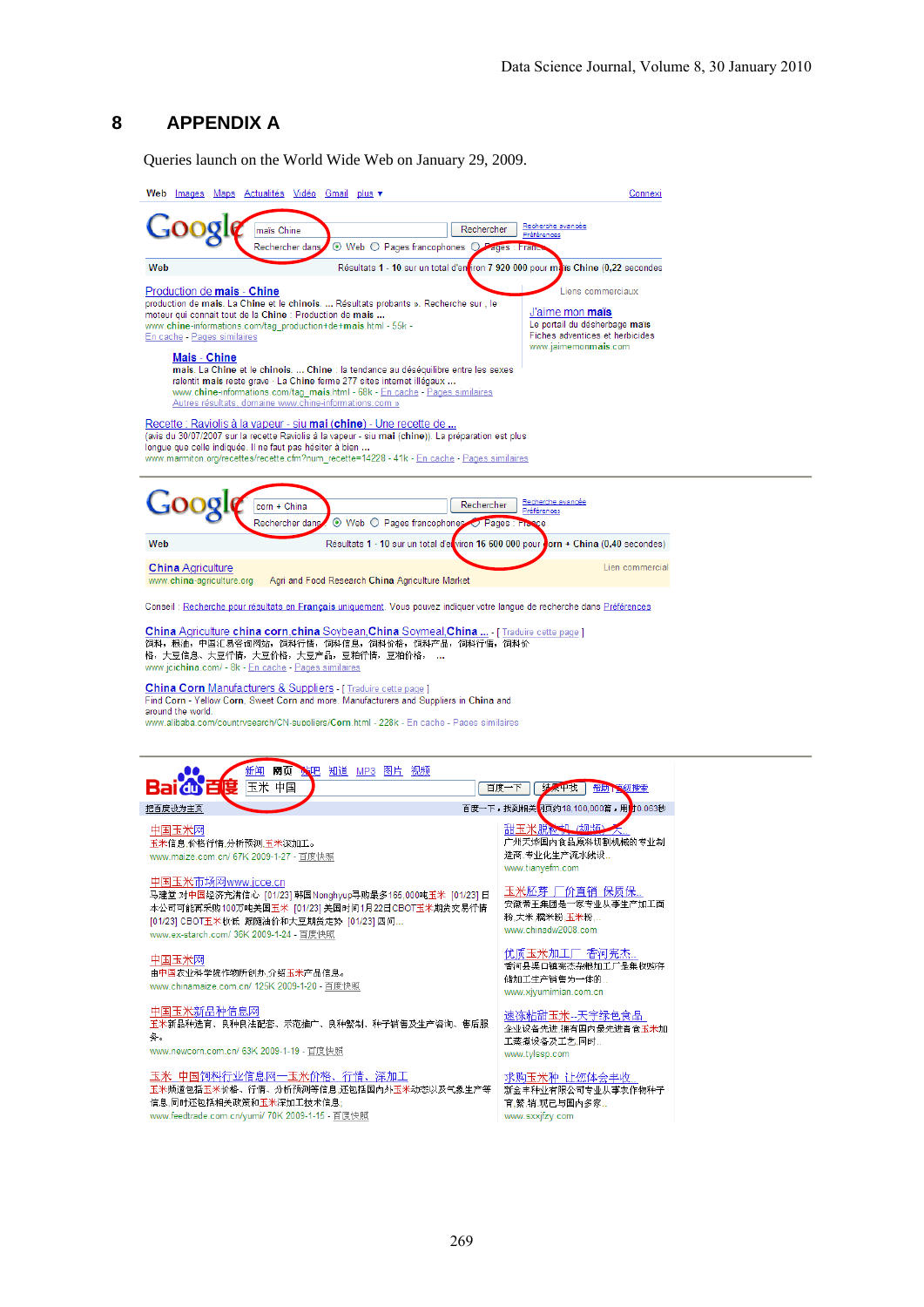## **9 APPENDIX B**

**Chinese version** 

|                                                                                                                           | 农业生物技术学报<br><b>JOURNAL OF AGRICULTURAL</b><br><b>BIOTECHNOLOGY</b> |
|---------------------------------------------------------------------------------------------------------------------------|--------------------------------------------------------------------|
| 阅读 PDF 文件之前,请您先下载阅读软件--> 未件下载                                                                                             | 2006 Vol. 14 No. 4<br>目录                                           |
| 专家论坛                                                                                                                      |                                                                    |
| 我国奶牛胚胎移植和胚胎工程现状及"十一五"的重点研究领域<br>桑润滋                                                                                       | 〈文摘〉 PDF 全文 -------- (451)                                         |
| 研究论文                                                                                                                      |                                                                    |
| 大梅与梅山猪背最长肌正反消减文库的构建及序列分析                                                                                                  |                                                                    |
| 黄涛 熊远著 徐德全等 〈文摘〉 PDF 全文 --------- (456)                                                                                   |                                                                    |
| 微卫星标记对杂种优势研究杂交猪群的遗传评价<br>张敬虎 熊远著 邓昌彦等 〈文摘〉 PDF 全文 --------- (462)                                                         |                                                                    |
| 6个微卫星座位与北京荷斯坦母牛乳成分性状关系的研究                                                                                                 |                                                                    |
| 储明星 王超 李学伟等 < 文摘> PDF 全文 --------- (468)                                                                                  |                                                                    |
| 牛类胰岛素生长因子结合蛋白3基因 PCR-SSCP 分析<br>高雪 徐秀容 许尚忠等 〈文摘〉 PDF 全文 ーーーーーーーー (474)                                                    |                                                                    |
|                                                                                                                           |                                                                    |
| 微卫星标记 OarHH35 和 BMS2508 在 4 个山羊品种中的研究<br>欧阳叙向 施启顺 黄生强等〈文摘〉 PDF 全文 --------- (478)                                         |                                                                    |
| 山羊 FSHR 基因第10 外显子的 PCR-SSCP 检测及其序列分析<br>- FSHR 基因第 10 外显子的 PCR-SSCP 检测及具序列分析<br>- 蓝贤勇 陈宏 潘传英等  〈文摘〉 PDF 全文 ---------(484) |                                                                    |
|                                                                                                                           |                                                                    |
| 半定量 RT-PCR 法评定鸡小肠肽转运载体 cPepT1 基因的表达                                                                                       |                                                                    |
| 猪胸膜肺炎放线杆菌毒素II基因的克隆、表达及其免疫原性                                                                                               |                                                                    |
| 严克霞 刘建杰 吴斌等 〈文摘〉 PDF 全文 ーーーーーーーー (493)                                                                                    |                                                                    |
| 12个地方鸡种遗传多态性的 AFLP 指纹分析                                                                                                   |                                                                    |
|                                                                                                                           |                                                                    |
| 犬细小病毒核酸疫苗的构建及其免疫小鼠检测<br>谢之景 夏咸柱 扈荣良等 〈文摘〉 PDF 全文 ーーーーーーーー (503)                                                           |                                                                    |
| 不同动物部分组织基因组甲基化程度的差异分析                                                                                                     |                                                                    |
| 唐韶青 张沅 徐青等                                                                                                                | 〈文摘〉 PDF 全文 -------- (507)                                         |
| 灵芝糖肽复合物高产菌株原生质体紫外诱变选育及其在肉仔鸡上的抗生素替代效应                                                                                      |                                                                    |
| 鉏晓艳<br>王铮 张日俊                                                                                                             | 〈文摘〉 PDF 全文 --------(511)                                          |
| 不同种群草鱼遗传结构的 TRAP 分析<br>张志伟 曹哲明 周劲松等                                                                                       | 〈文摘〉 PDF 全文 --------- (517)                                        |
| 在大肠杆菌内高效表达大分子量拟蜘蛛牵丝蛋白                                                                                                     |                                                                    |
| 许红韬 樊宝良 曹更生等                                                                                                              | 〈文摘〉 PDF 全文 -------- (522)                                         |
| O 型口蹄疫病毒 VP1 基因的高效可溶表达及抗原性分析                                                                                              |                                                                    |
| 谢青梅 李少璃 陈丽等 〈文摘〉 PDF 全文 ーーーーーーーー (526)                                                                                    |                                                                    |
| 马立克氏病病毒(MDV)衣壳蛋白 VP16 的融合表达、纯化及抗体的制备<br>邱亚峰 葛菲菲 冯秀丽等 〈文摘〉 PDF 全文 --------(530)                                            |                                                                    |
| 拟南芥 CycD2 基因在水稻中的表达及初步分析                                                                                                  |                                                                    |
| 韩国辉 郭玉朋 卢艳敏等 〈文摘〉 PDF 全文 --------(533)                                                                                    |                                                                    |
| 干旱复水条件下诱导的糜子特异表达基因的分离与分析                                                                                                  |                                                                    |
|                                                                                                                           |                                                                    |
| 林凡云 胡银岗 宋国琦等 〈文摘〉 PDF 全文 ーーーーーーーー (537)                                                                                   |                                                                    |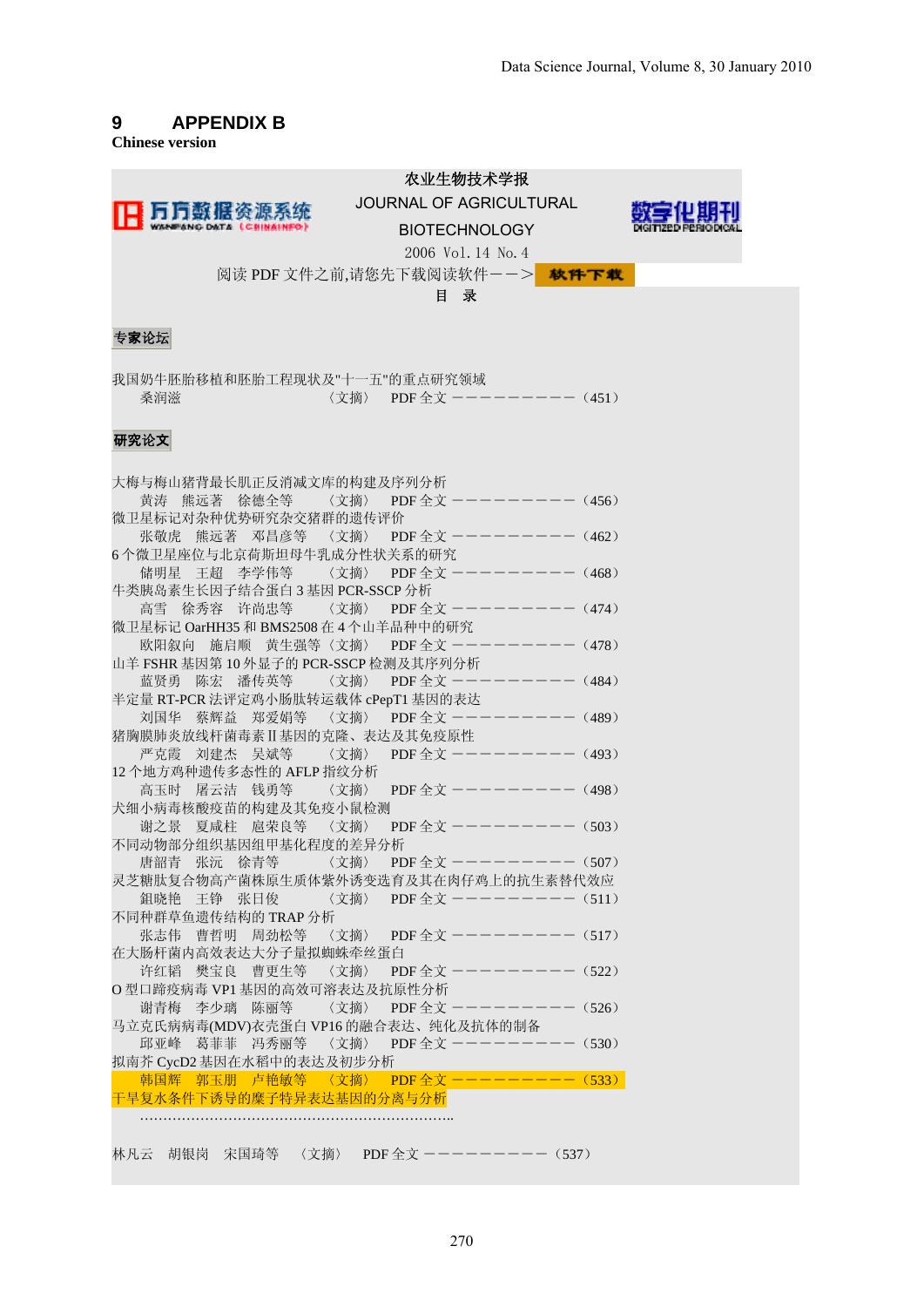#### 返回

出版日期:2006 年 8 月 31 日

#### **10 APPENDIX C**

 $\lambda$ 

**Same version in English language**



Expert Forum

Present Situation of Dairy Cattle Embryo Transplantation and Embryo Engineering Techniques in China and the Important Research Field for the "11th Five-year" Program SANG Run-zi <Abstract> <PDF file> (451)

Papers

Construction of Forward and Reverse Subtracted cDNA Libraries between Longissimus Muscle Tissue of Meishan and Large White×Meishan Crossbred Pigs and ESTs Analysis HUANG Tao,XIONG Yuanzhu,XU De-quan,et al <Abstract> <PDF file> (456) Genetic Evaluation of Crossbred Pig Populations for Heterosis Research by Microsatellite Markers ZHANG Jing-hu,XIONG Yuan-zhu,DENG Chang-yan,et al <Abstract> <PDF file> (462) Relationships between Six Microsatellite Loci and Milk Composition Traits in Beijing Holstein Cows CHU Ming-xing, WANG Chao, LI Xue-wei, et al <Abstract> <PDF file> (468) PCR-SSCP Analysis on the Insulin-like Growth Factor Binding Protein 3 Gene in Beef GAO Xue,XU Xiurong,XU Shang-zhong,et al <Abstract> <PDF file> (474) Studies of Microsatellite Markers OarHH35 and BMS2508 in Four Goat Breeds OUYANG Xu-xiang.Shi Qi-shun,HUANG Sheng-qiang,et al <Abstract> <PDF file> (478) PCR-SSCP Detection and DNA Sequence Analysis of Exon 10 of Goat Follicle-stimulating Hormone Receptor (FSHR) Gene LAN Xian-yong,CHEN Hong,PAN Chuan-ying,et al <Abstract> <PDF file> (484) Evaluating Gene Expression of Peptide Transporter cPepT1 in Small Intestine of Chick by Semi-quantity RT-PCR LIU Guo-hua,CAI Hui-yi,ZHENG Ai-juan,et al <Abstract> <PDF file> (489) Cloning, Expression and Immunogenic Characterization of apxⅡ**A Gene of Actinobacillus pleuropneumoniae** YAN Ke-xia,LIU Jian-jie,WU Bin,et al <Abstract> <PDF file> (493) AFLP Fingerprinting Analysis of Genetic Polymorphism in 12 Indigenous Chicken Breeds GAO Yu